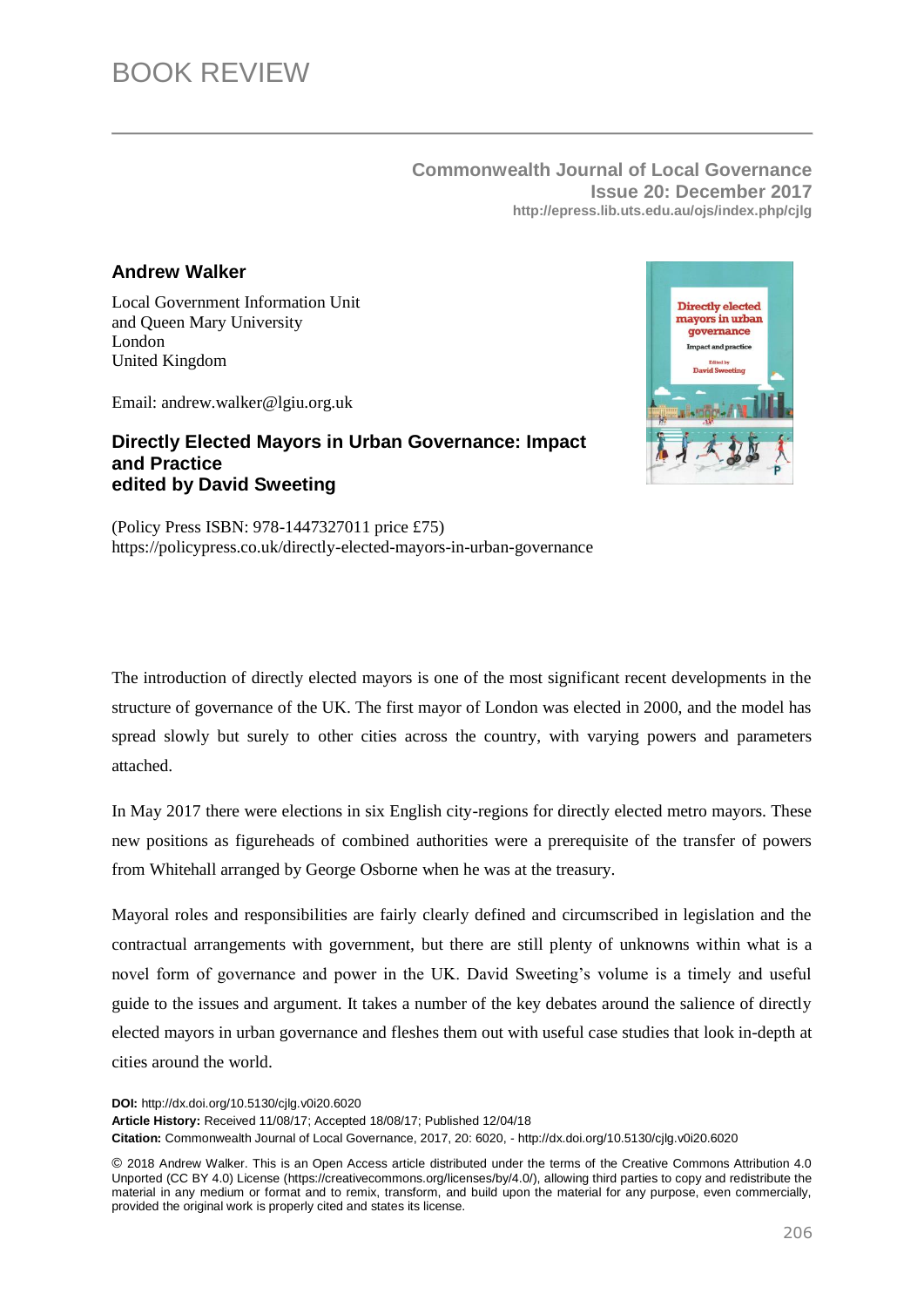The contributions weigh the various advantages and disadvantages of directly elected mayors and look at arguments as to the relative merits of weak and strong mayors, the increased legitimacy and mandate that comes through election, as well as the crucial issue of having a visible, easily identifiable leader, which was a key reason for their inclusion in recent UK city devolution deals.

The book contains a good analysis of the grey areas in governance that can be exploited by mayors. The power of mayors in the UK in city-regions will be felt through networks of governance, through the informal and soft power that their popular mandate brings, rather than through official institutional and circumscribed forms of hierarchy. Part of a mayor's role as a figurehead is interacting with other parts of government, the public sector and the private sector, for which there are no formal institutional parameters; particularly in this context, personality and individual strengths are likely to play an important part.

Relations between central and local government are a recurring theme, and Sweeting remarks that: *"Directly elected mayors can serve central government's interests as much as local government's interests*.*"* Headlam and Hepburn situate their contribution, a study of Liverpool, in this context and look at the ways in which Whitehall has used the institution of city mayor to assert its interest.

It does not have to be a zero-sum game, however, and the benefits may well be shared nationally and locally. Indeed, with a weakened government currently in Westminster, mayors may reverse the trend and begin to exert pressure on central government over time.

The contributions to the collection show the various ways in which mayors can operate in urban institutional settings, while responding to these similar cross cutting themes. In the UK context, where directly elected metro mayors have recently assumed office for the first time in combined authority city-regions, we are yet to see the shape these administrations take. A lot has been made so far of the extent of mayoral powers, the cabinet system they operate within, their capacity to lead and convene, and this is yet to play out.

Howard Elcock's contribution highlights the role that mayors play as 'leaders of place'. More than just representatives or party politicians, he argues, mayors can have an impact beyond the institutional structures within which they operate. Indeed several of the analyses here highlight the ways that power and influence can spread through governance networks and civil society throughout the urban area more generally, into communities and business. As leaders of place mayors can become symbols beyond their cities and even beyond their national borders.